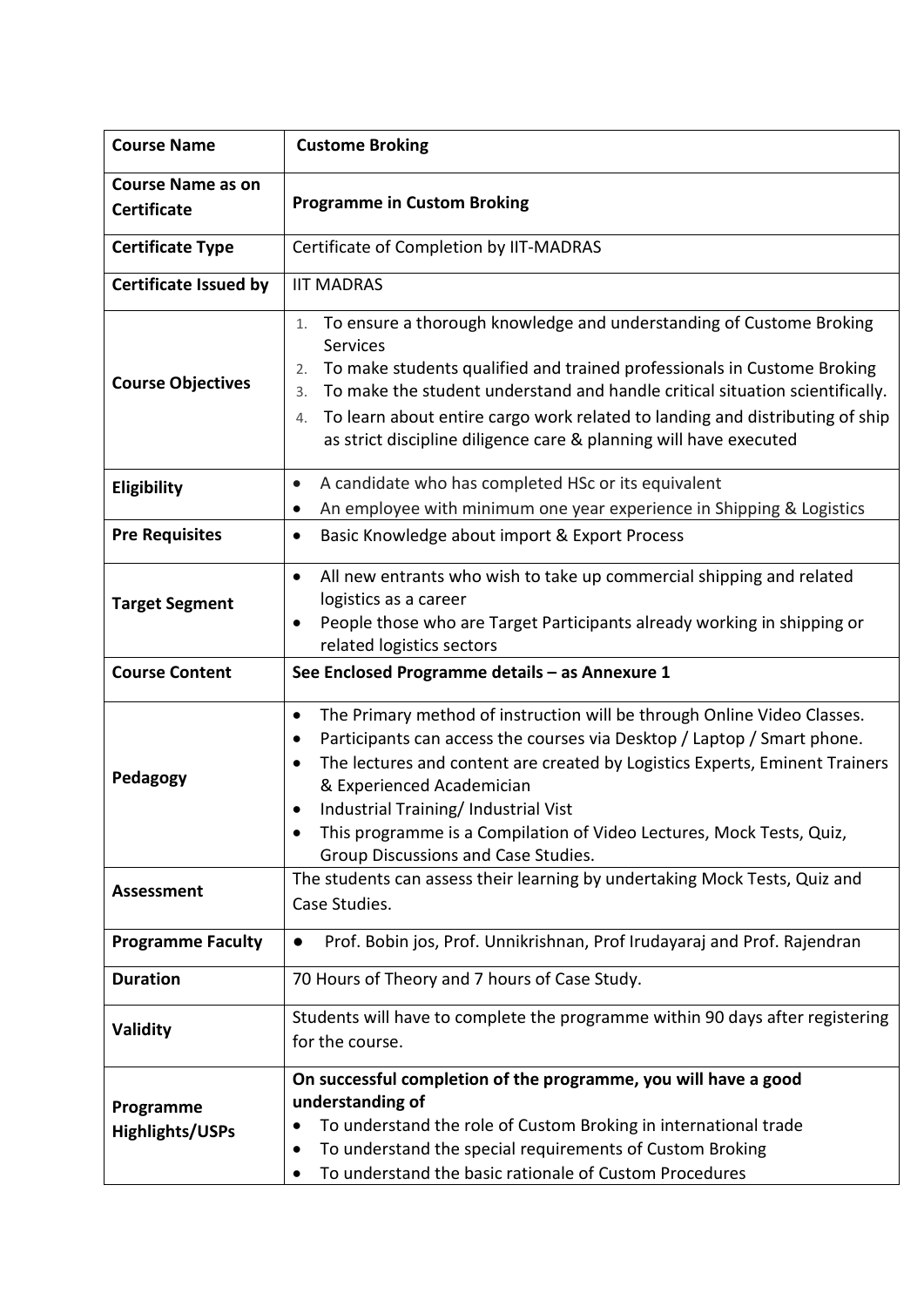|                   | To understand the prime importance of avoiding traffic and cargo<br>$\bullet$<br>congestion                                                                                                                                                                                                                                                                                                                                                                                                                                                                                                                                                                                                                                                                                                                                                                                                                                                                                                                                                                                       |                                |  |  |  |
|-------------------|-----------------------------------------------------------------------------------------------------------------------------------------------------------------------------------------------------------------------------------------------------------------------------------------------------------------------------------------------------------------------------------------------------------------------------------------------------------------------------------------------------------------------------------------------------------------------------------------------------------------------------------------------------------------------------------------------------------------------------------------------------------------------------------------------------------------------------------------------------------------------------------------------------------------------------------------------------------------------------------------------------------------------------------------------------------------------------------|--------------------------------|--|--|--|
|                   | To be aware of the various regulatory mechanisms including user appeals<br>against charges                                                                                                                                                                                                                                                                                                                                                                                                                                                                                                                                                                                                                                                                                                                                                                                                                                                                                                                                                                                        |                                |  |  |  |
|                   | To be aware of laws and regulations relating to the employment of<br>dockworkers                                                                                                                                                                                                                                                                                                                                                                                                                                                                                                                                                                                                                                                                                                                                                                                                                                                                                                                                                                                                  |                                |  |  |  |
|                   | To understand flow analysis of cargo in a terminal and environmental<br>factors and constraints                                                                                                                                                                                                                                                                                                                                                                                                                                                                                                                                                                                                                                                                                                                                                                                                                                                                                                                                                                                   |                                |  |  |  |
|                   | To understand the need for a corporate analysis of financial data and for<br>$\bullet$<br>budgetary planning and control                                                                                                                                                                                                                                                                                                                                                                                                                                                                                                                                                                                                                                                                                                                                                                                                                                                                                                                                                          |                                |  |  |  |
|                   | To understand the different cargo-handling equipment, types, their costs<br>$\bullet$<br>and the need for maintenance management.<br>To be aware of the transfer of party from state to private ownership,<br>$\bullet$<br>methods of privatisation, sale of shares, management and employee<br>buyouts                                                                                                                                                                                                                                                                                                                                                                                                                                                                                                                                                                                                                                                                                                                                                                           |                                |  |  |  |
|                   |                                                                                                                                                                                                                                                                                                                                                                                                                                                                                                                                                                                                                                                                                                                                                                                                                                                                                                                                                                                                                                                                                   |                                |  |  |  |
|                   | <b>Other Highlights:</b><br>Opportunity to earn a Certificate from IIT Madras.<br>$\bullet$<br>Lectures imparted by Eminent Academicians and practicing Industry<br>$\bullet$<br>Experts.<br>Fully Online Pre-Recorded Course with online lectures that provides a<br>$\bullet$<br>"real" classroom experience in a "virtual" environment.<br>Seamless technology that can transmit lecture videos effectively at home<br>$\bullet$<br>broadband connection of 512 kbps.<br>User friendly and easy to use technology interface. No expensive and time-<br>$\bullet$<br>consuming software/hardware installations required at your end.<br>Through our web portal, Students are provided access to course<br>$\bullet$<br>presentations, case studies, assignments and other reference materials as<br>applicable for specified courses<br>Learn from Anywhere - No need to travel to an institute or training centre.<br>٠<br>Learning continues even if you are traveling or not available at any specific<br>location. You may also learn from the comfort of your home at your |                                |  |  |  |
|                   |                                                                                                                                                                                                                                                                                                                                                                                                                                                                                                                                                                                                                                                                                                                                                                                                                                                                                                                                                                                                                                                                                   |                                |  |  |  |
|                   |                                                                                                                                                                                                                                                                                                                                                                                                                                                                                                                                                                                                                                                                                                                                                                                                                                                                                                                                                                                                                                                                                   |                                |  |  |  |
|                   |                                                                                                                                                                                                                                                                                                                                                                                                                                                                                                                                                                                                                                                                                                                                                                                                                                                                                                                                                                                                                                                                                   |                                |  |  |  |
|                   |                                                                                                                                                                                                                                                                                                                                                                                                                                                                                                                                                                                                                                                                                                                                                                                                                                                                                                                                                                                                                                                                                   |                                |  |  |  |
|                   |                                                                                                                                                                                                                                                                                                                                                                                                                                                                                                                                                                                                                                                                                                                                                                                                                                                                                                                                                                                                                                                                                   |                                |  |  |  |
|                   |                                                                                                                                                                                                                                                                                                                                                                                                                                                                                                                                                                                                                                                                                                                                                                                                                                                                                                                                                                                                                                                                                   |                                |  |  |  |
|                   |                                                                                                                                                                                                                                                                                                                                                                                                                                                                                                                                                                                                                                                                                                                                                                                                                                                                                                                                                                                                                                                                                   |                                |  |  |  |
|                   |                                                                                                                                                                                                                                                                                                                                                                                                                                                                                                                                                                                                                                                                                                                                                                                                                                                                                                                                                                                                                                                                                   |                                |  |  |  |
|                   |                                                                                                                                                                                                                                                                                                                                                                                                                                                                                                                                                                                                                                                                                                                                                                                                                                                                                                                                                                                                                                                                                   |                                |  |  |  |
|                   |                                                                                                                                                                                                                                                                                                                                                                                                                                                                                                                                                                                                                                                                                                                                                                                                                                                                                                                                                                                                                                                                                   |                                |  |  |  |
|                   |                                                                                                                                                                                                                                                                                                                                                                                                                                                                                                                                                                                                                                                                                                                                                                                                                                                                                                                                                                                                                                                                                   |                                |  |  |  |
|                   | convenient time.                                                                                                                                                                                                                                                                                                                                                                                                                                                                                                                                                                                                                                                                                                                                                                                                                                                                                                                                                                                                                                                                  | <b>Total Fees (Rs.)</b>        |  |  |  |
|                   |                                                                                                                                                                                                                                                                                                                                                                                                                                                                                                                                                                                                                                                                                                                                                                                                                                                                                                                                                                                                                                                                                   |                                |  |  |  |
| <b>Total Fees</b> | Total                                                                                                                                                                                                                                                                                                                                                                                                                                                                                                                                                                                                                                                                                                                                                                                                                                                                                                                                                                                                                                                                             | INR 20,000 + GST as applicable |  |  |  |
|                   | Programme<br>Fee                                                                                                                                                                                                                                                                                                                                                                                                                                                                                                                                                                                                                                                                                                                                                                                                                                                                                                                                                                                                                                                                  |                                |  |  |  |
|                   |                                                                                                                                                                                                                                                                                                                                                                                                                                                                                                                                                                                                                                                                                                                                                                                                                                                                                                                                                                                                                                                                                   |                                |  |  |  |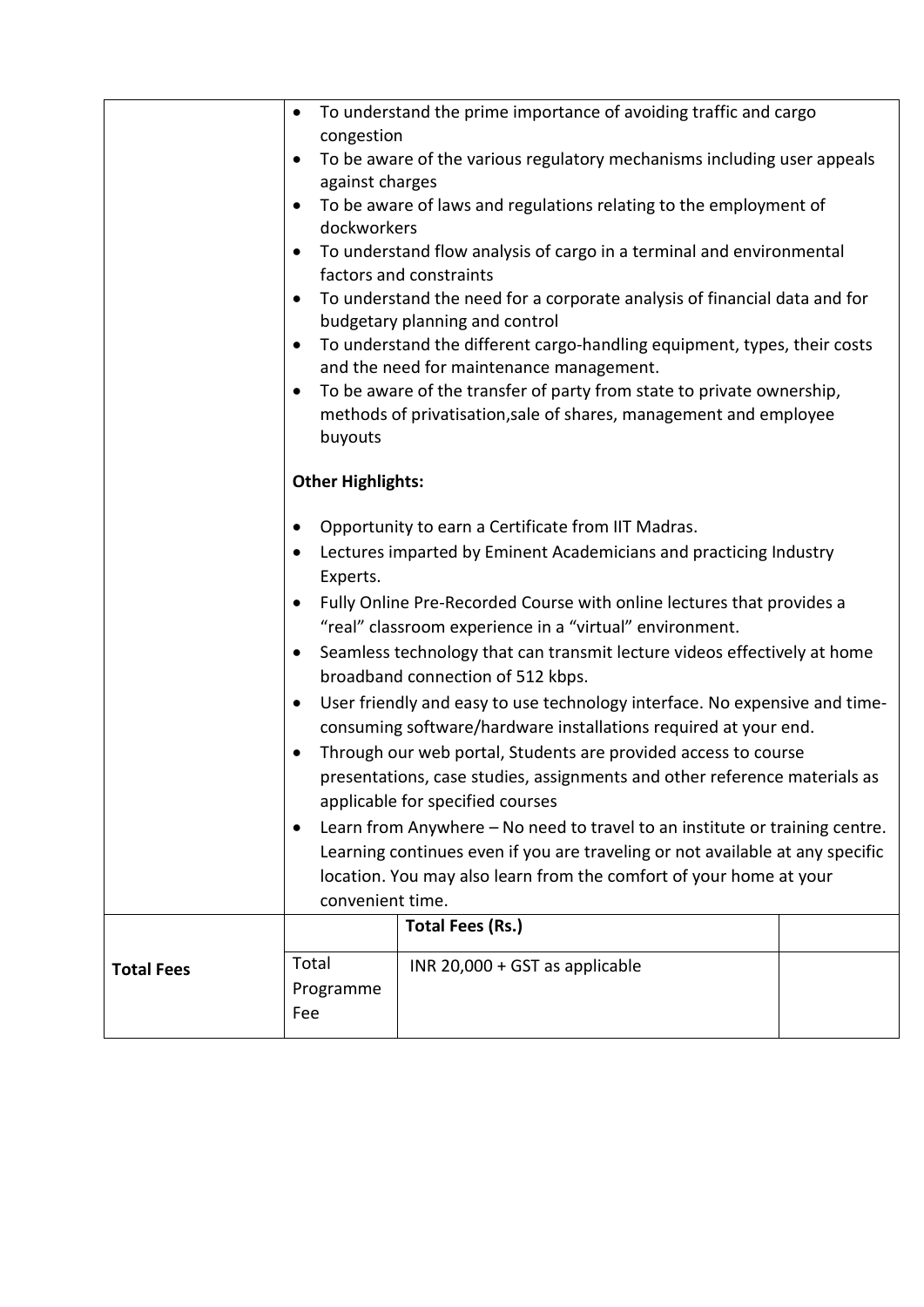# **Syllabus**

## **1. Introduction**

- a. Introduction to shipping
- b. Logistics Role in the Economy/Organization
- c. Logistics and Customer Service
- d. Logistics and supply chain management
- e. Five P's and 7 R's of Logistics Management
- f. Modes of Transportation
- h. World Sea Routes
- I. Major And Minor Ports In India

#### **2. Logistics Services**

- a. Containerisation
- b. Ocean Freight Rates -Ocean Freight Calculation
- c. ICD, CONCOR, CFS Functions
- d. Customs Brokers
- e. Freight Forwarders and Consolidators
- f. Shipping Agents
- g. Stevedorers
- h. Documentation

#### **3. Customs and their Roles**

- a. Role of Customs
- b. Appointment of Customs Ports, Airports
- c. Ware-housing Stations
- d. Power to declare places to be Warehousing Stations
- e. Prohibitions on Importation and Exportation of Goods
- f. Power of Central Government to notify goods Precautions
- g. Detection of illegally imported goods and Prevention of the disposal there of Sections 11C, 11E and 11F not to apply to goods in personal use
- h. Prevention or Detection of illegal import of Goods
- i. Power to exempt
- **4. Custom Broking Licensing**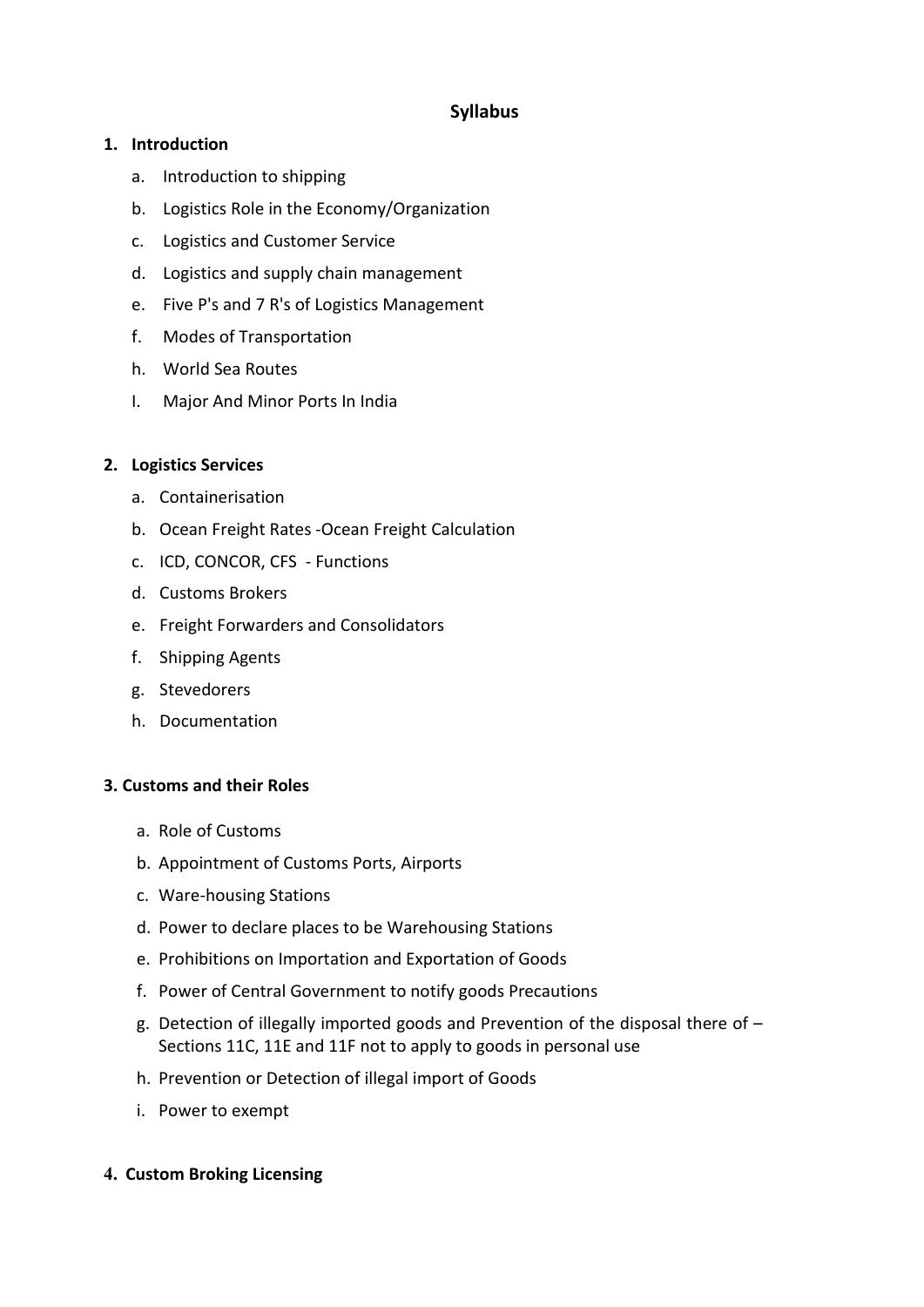- a. Custom Broking Licensing
- b. Certification and Qualifications to become a Custom Broking Agent
- c. Customs Power to bring a ceiling on the License
- d. Temporary and regular license
- e. Rule 8 -G Card
- f. Identity to enter Custom Broking

#### **5. Custom Broking**

- a. Custom Broking agents duties
- b. Draw backs and Duties
- c. Restrictions of Custom Broking Agents
- d. Customs Power to advise fees chargeable by Custom Broking Agent
- e. Duties and Obligations
- f. Liabilities of Custom Broking agents
- g. Custom Broking agent and Information Technology
- h. ICE GATE and On line filing of Bills
- i. Records to be maintained by Custom Broking Agents

#### 6. **Import & Export Clearance Procedures**

- a. Import Bill Processing and Papers for filing Bill of Entry
- b. Apprising
- c. Open Inspection, Payment of Duties
- d. Out of Charge, Clearance of goods
- e. Duty exemption
- f. Bonding of Cargo, Ex bonding and Export Bills
- g. Factory Stuffing, Port or CFS Stuffing
- h. Supervision by Customs, Sealing and print out
- i. Comparison of Shipping Bill with Mate's Receipt and Bills of Lading

#### **7. Duty & Conveyance**

- a. Levy of and exemption from Customs Duties
- b. Dutiable goods-Duty on Pilfered goods
- c. Assessment of Duty-Interest on delayed Funds
- d. Claim for Refund of Duty
- e. Indicating Amount of Duty in Price of Goods
- f. Advance Rulings
- g. Provisions to Conveyances Carrying Imported or Exported Goods